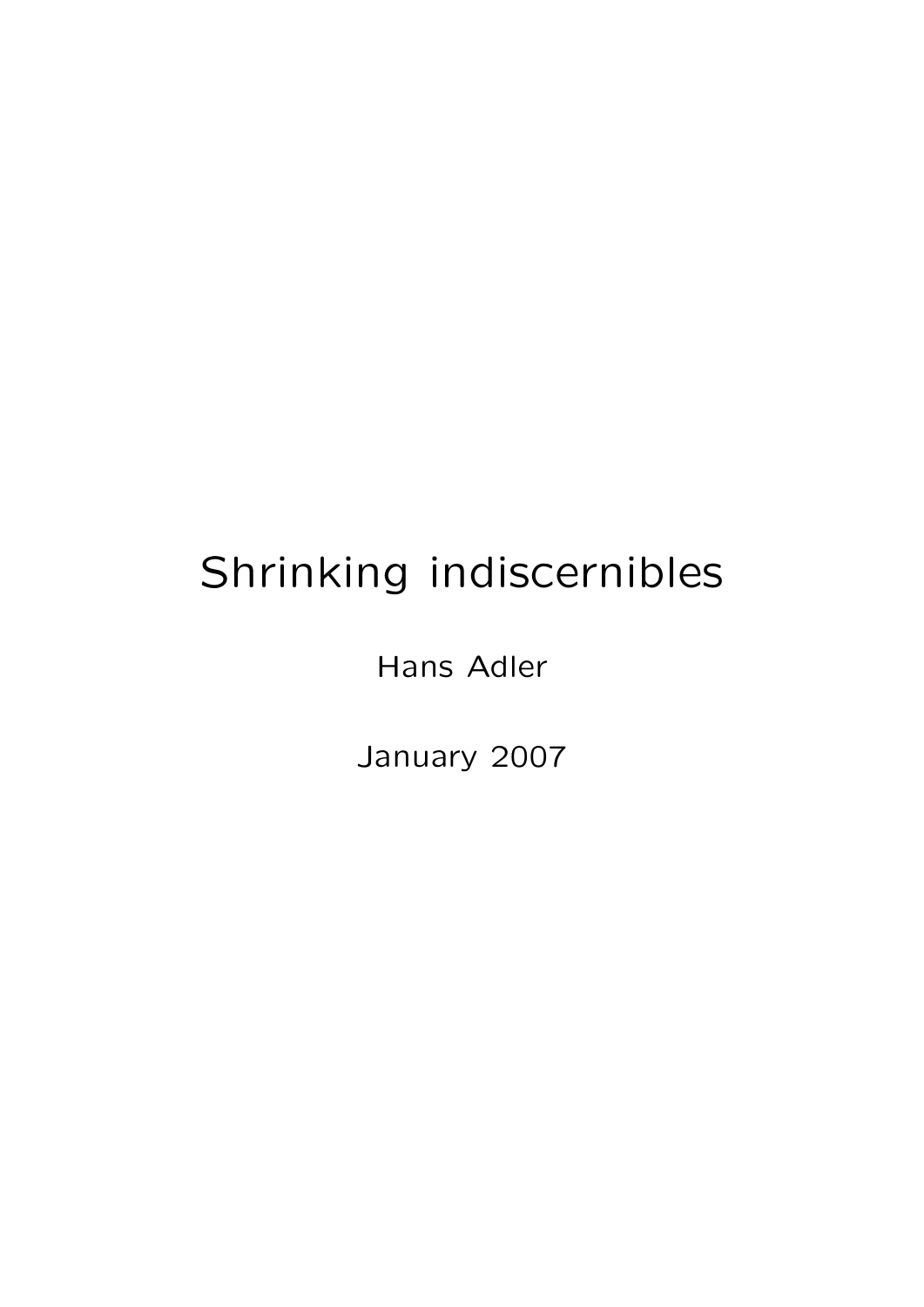# Shrinking indiscernibles

Contents:

- 1. The independence property
- 2. Indiscernibles
- 3. Poizat's classical result
- 4. The Baldwin-Benedikt result
- 5. Proof
- 6. Shrinking indiscernibles
- 7. Shelah's conjecture on NIP fields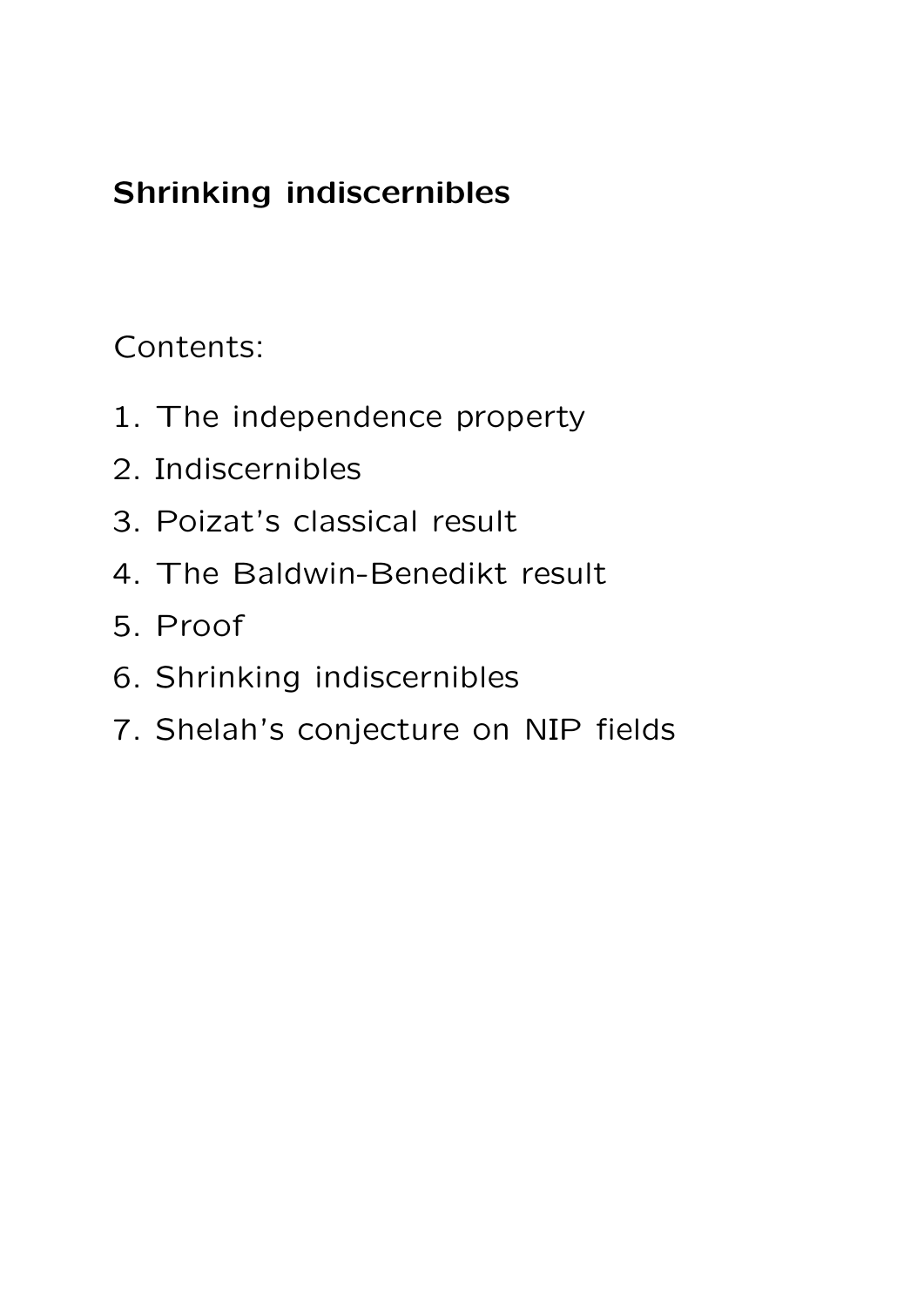# The independence property  $(1/7)$

 $\varphi(x; y)$  has the independence property if  $\varphi$  can code arbitrarily big finite sets:

$$
\forall n \quad \exists a_1 \dots a_n \quad \forall S \subseteq \{1, \dots, n\}: \\
\{\varphi(a_i; y) \mid i \in S\} \cup \{\neg \varphi(a_i; y) \mid i \notin S\} \\
\text{is consistent.}
$$

If  $\varphi$  does not have the independence property, we say ' $\varphi$  is NIP'.

T is NIP if all formulas  $\varphi(\bar{x}; \bar{y})$  are NIP.

(By a classical result, a theory is stable iff it is NIP and does not have the strict order property. Since every stable theory is even simple, it follows that a theory is stable iff it is NIP and simple.)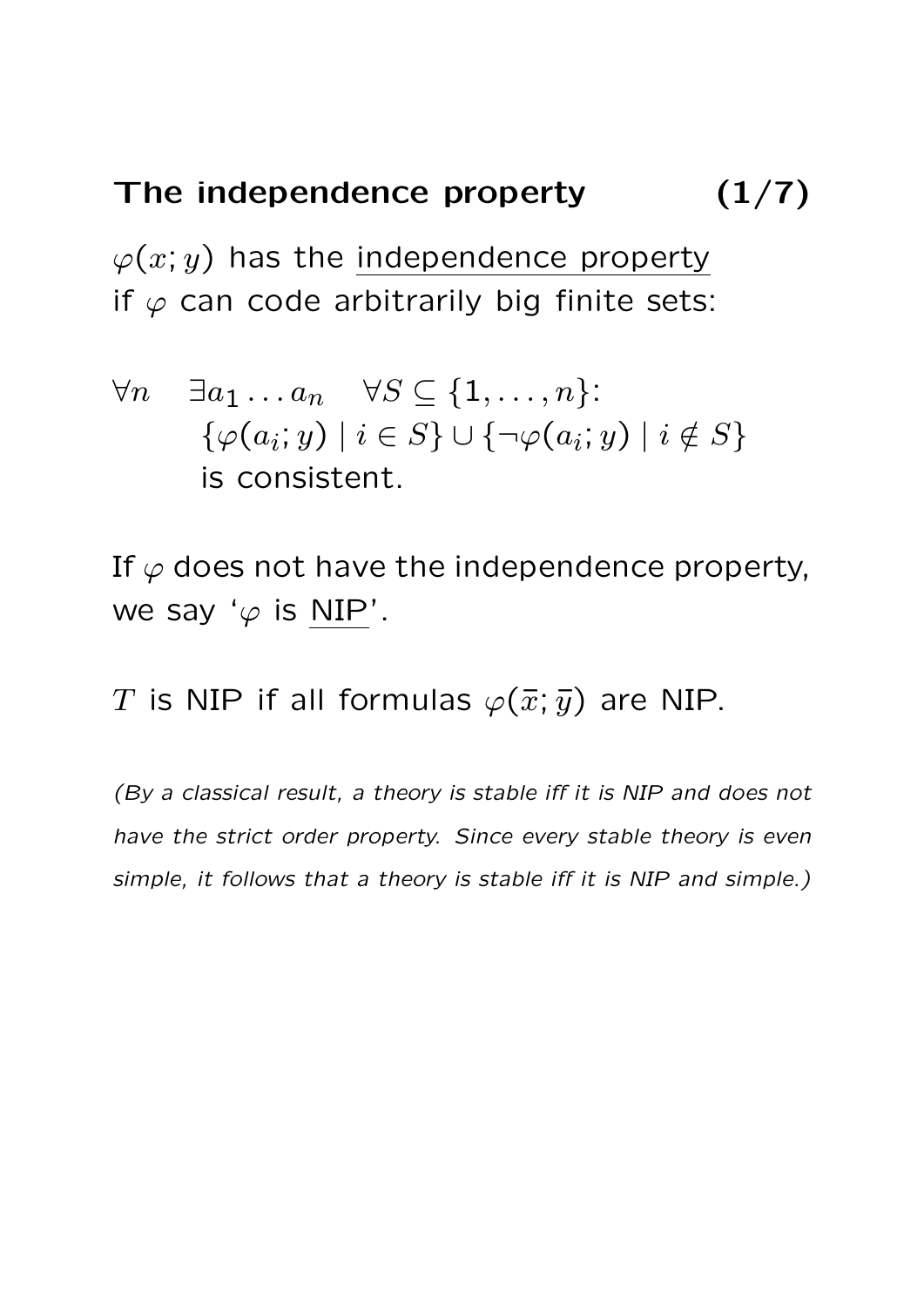I a linear order,  $J \subseteq I$ .

 $(a_i)_{i\in I}$  is <u>uniform modulo</u> J <u>for</u>  $\varphi(x_1 \ldots x_m)$ :

$$
\forall u, v \in I^m \text{ s.t. } u \equiv_{J}^{\text{qf}} v \text{ in } (I, <): \varphi(a_{u_1} \dots a_{u_m}) \iff \varphi(a_{v_1} \dots a_{v_m}).
$$

 $(a_i)_{i\in I}$  is indiscernible modulo J over B:

 $(a_i)_{i\in I}$  is uniform modulo  $J$ for all formulas over B.

We drop *J* if  $J = \emptyset$ . We drop B if  $B = \emptyset$ .

(Note: The tuples in this definition are not required to be strictly descending. In order to simplify the rest of the talk we will assume that they are.)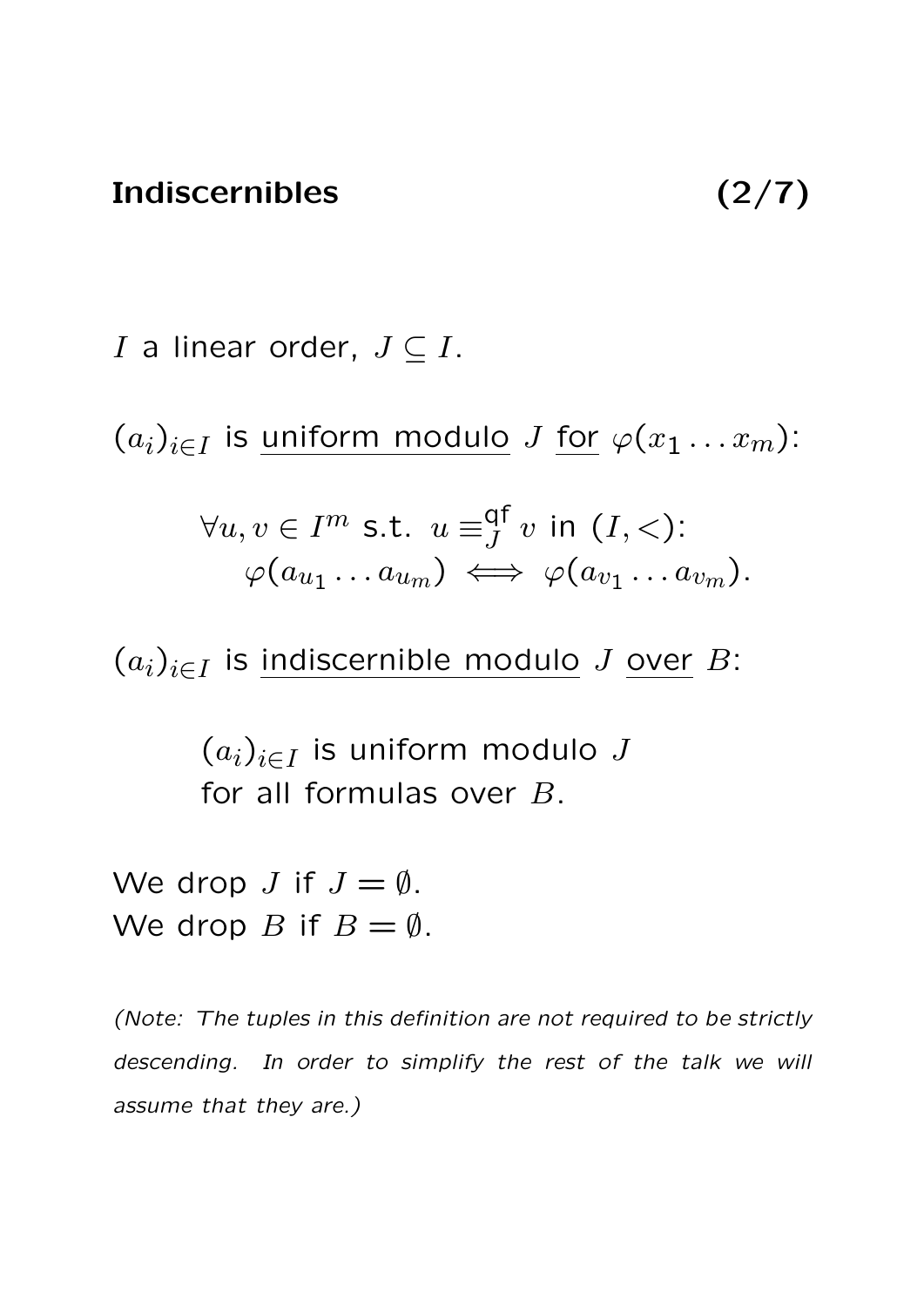# Poizat's classical result (3/7)

 $\ll T$  a la propriété d'indépendance si et seulement si il existe une suite indicernable dans l'ordre (sur ∅) sécable. »

Here is a free translation (of one direction).

Theorem (Poizat 1981)

Suppose  $T$  is NIP. Given:

- $\bullet$  I, a complete linear order;
- $\bullet$   $(a_i)_{i\in I}$  indiscernible;
- $\bullet \varphi(x;b).$

Then  $\exists$  finite  $J \subseteq I$  s.t.

 $(a_i)_{i\in I}$  is uniform modulo J for  $\varphi(x;b)$ .

#### Proof

Suppose not.

Then  $\forall n \exists$  an indiscernible sequence  $(a_i)_{i < \omega}$ such that  $\models \varphi(a_i,b)$  iff  $i$  is even. For all  $S \subseteq \{1, \ldots, n\},$  $\{\varphi(a_i; y) \mid i \in S\} \cup \{\neg \varphi(a_i; y) \mid i \notin S\}$ is consistent, so  $\varphi$  is not NIP.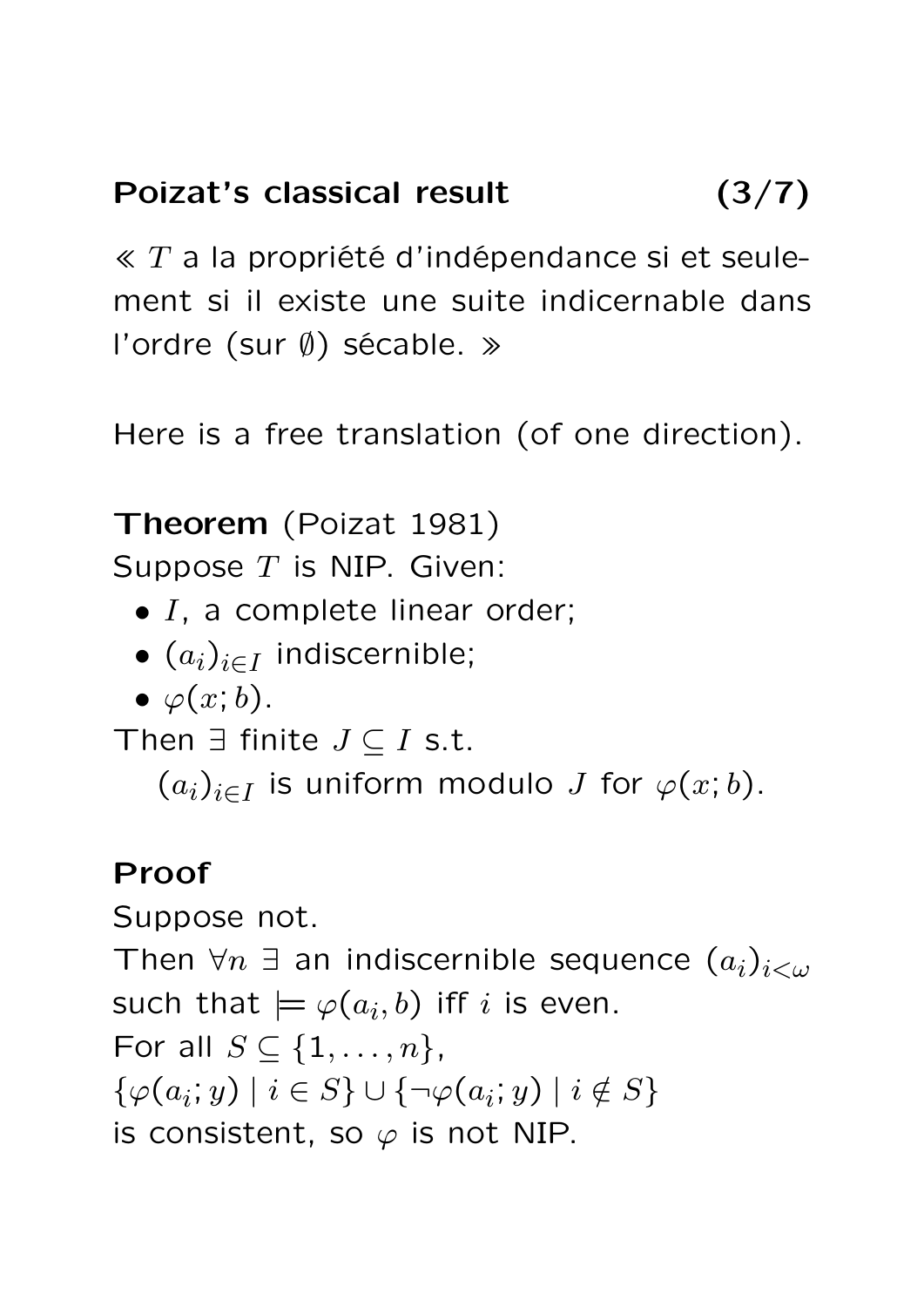# The Baldwin-Benedikt result (4/7)

"If  $M$  lacks IP and  $I$  is order-indiscernible with order type a complete dense linear order, then for every L-formula  $\varphi(\bar{x}, \bar{y})$  there is a quantifier-free  $\lt$ -formula  $\psi(\bar{w}, \bar{y})$  such that for every  $\bar{m}$  there is a  $\bar{c}_{\bar{m}} \in I$  such that  $\forall \overline{y} \in P[\psi(\overline{c}_{\overline{m}}, \overline{y}) \equiv \varphi(\overline{m}, \overline{y})]$ ."

The following is a free translation.

Theorem (Baldwin-Benedikt 2000) Suppose  $T$  is NIP. Given:

- $\bullet$  I, a complete linear order;
- $\bullet$   $(a_i)_{i\in I}$  indiscernible;
- $\bullet \varphi(x_1 \dots x_m; b)$ .

Then  $\exists$  finite  $J \subseteq I$  s.t.

 $(a_i)_{i\in I}$  is uniform modulo  $J$  for  $\varphi(x_1 \ldots x_m; b)$ .

Note: The case  $m = 1$  is precisely Poizat's classical result.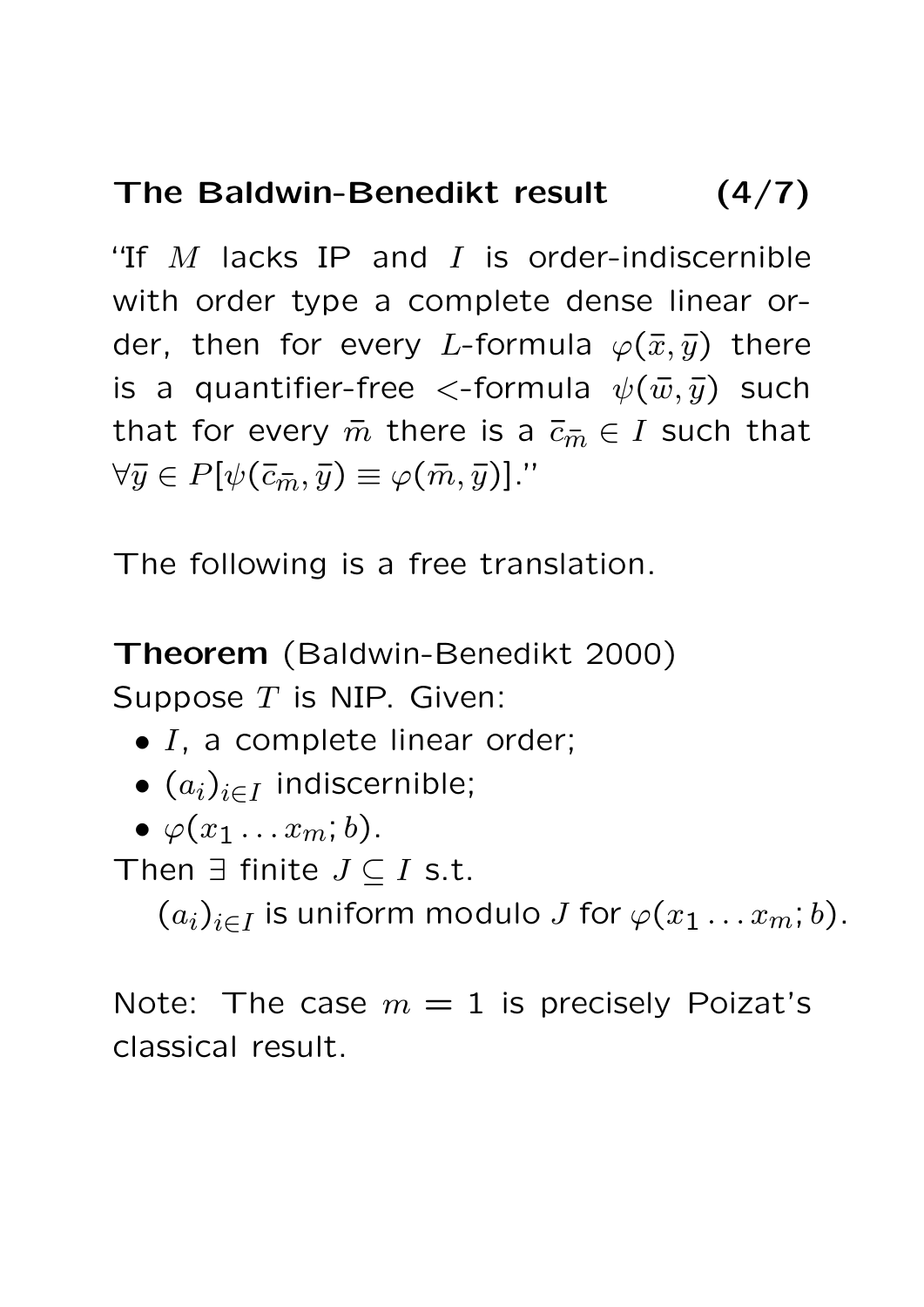#### Proof  $(5/7)$

We may assume that  $I$  is also dense.  $J = \{j \in I \mid j \text{ critical}\}.$  $j$  is <u>critical</u> if there is  $\bar{u} = u_1 \dots u_m$ ,  $j = u_k$ ,  $S.t.$  (U denotes an open interval in I)  $\forall U \ni j \ \exists j' \in U: \quad \models \varphi(a_{\overline{u}}; b) \leftrightarrow \neg \varphi(a_{\overline{u}[j'/j]}; b).$ 

 $\bullet$   $(a_i)_{i\in I}$  is uniform modulo  $J$  for  $\varphi(x_1\ldots x_m;b).$ 

Show  $\bar{u} \equiv^{\text{qf}}_I$  $\mathcal{G}^{\textsf{I}}_{J} \; \overline{v}$  implies  $\models \varphi(a_{\overline{u}}; b) \leftrightarrow \varphi(a_{\overline{v}}; b)$  by induction on the last  $k$  s.t.  $u_k \neq v_k$ .

 $\bullet$  *J* is finite.

Otherwise there are infinitely many critical points with the same  $k$ . Consider  $(M, I, <, f)$ , where  $M \models T$  contains  $(a_i)_{i\in I}$  and  $f(i) = a_i$ . Work in a monster model extending this.

There is an indiscernible sequence of  $\bar{u}^n$  witnessing that  $u_k^n$  $\frac{n}{k}$  is critical; with distinct  $u^n_k$  $\frac{n}{k}$  . Using density and criticality, we can shift every second element a bit, preserving indiscernibility, but changing the truth value of  $\varphi(f(\bar{u}^n); b)$ . Contradiction to case  $m = 1$ .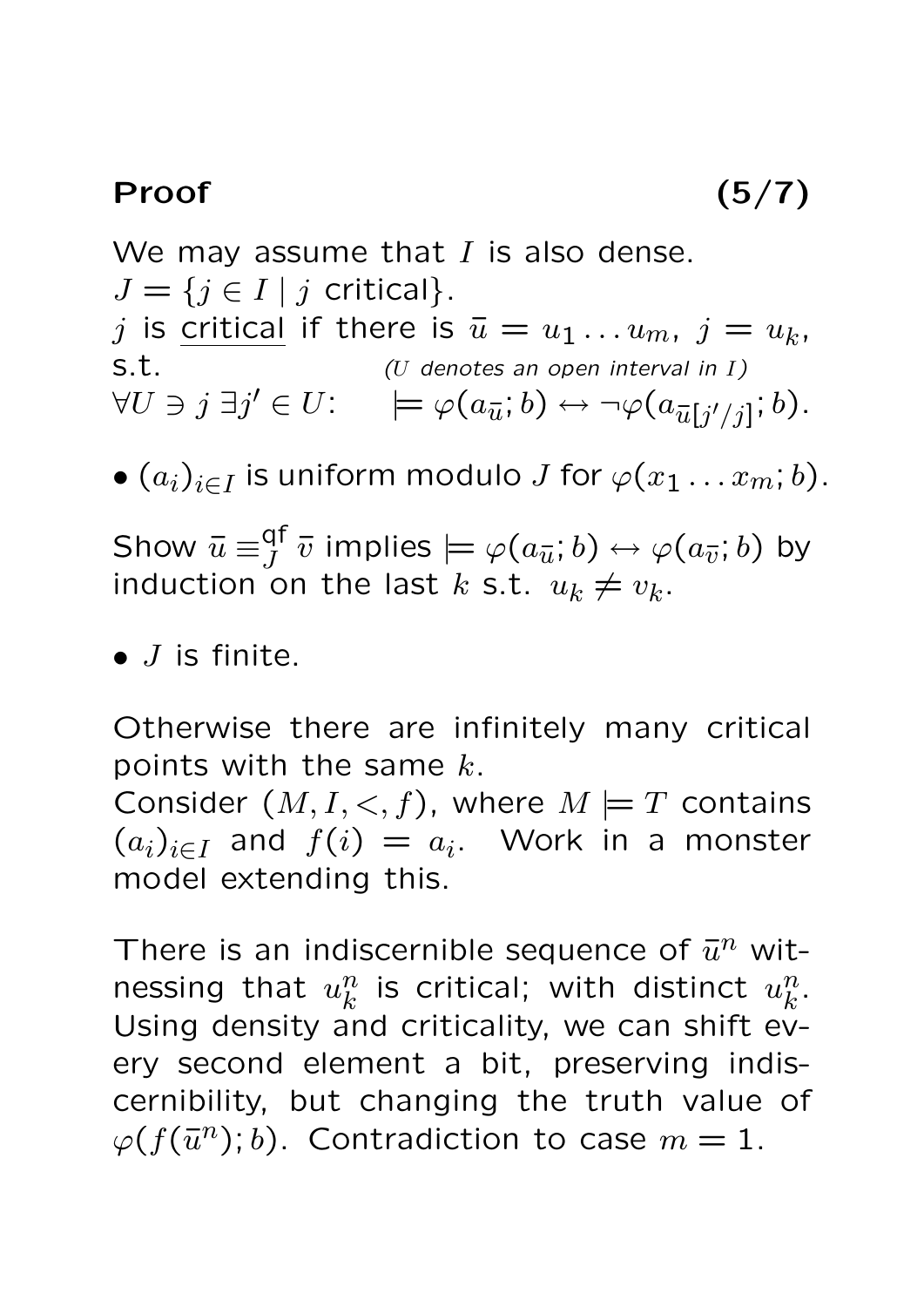Shrinking indiscernibles (6/7)

# **Corollary**

Suppose  $T$  is NIP. Given:

- $\bullet$  B, a finite set of parameters;
- $\bullet$  I, a complete linear order;
- $\bullet$   $(a_i)_{i\in I}$  indiscernible.

Then  $\exists J \subseteq I$ , of size  $|J| < |T|^+$ , s.t.  $(a_i)_{i\in I}$  is indiscernible modulo J over B.

## **Corollary**

Suppose  $T$  is NIP. Given a finite set  $B$ , every indiscernible sequence  $\left( a_{i}\right) _{i<|T|}+$ has an end piece indiscernible over  $\dot{B}$ .

## Definition

If in the second corollary we can replace  $\left| T\right| ^{+}$ by  $\aleph_0$ , then T is called strongly NIP. If the same is true even for the first corollary, then T is called strongly<sup>+</sup> NIP.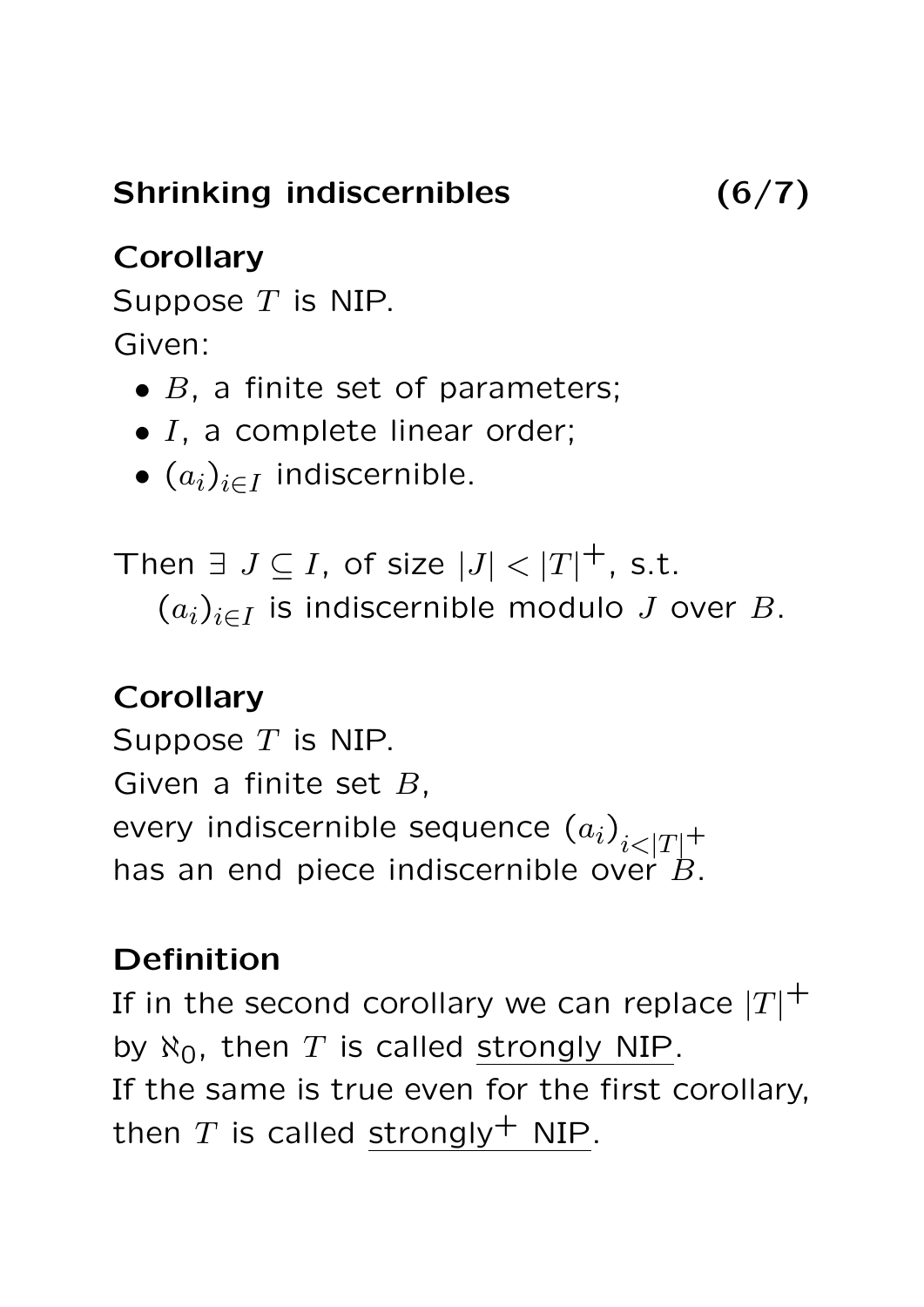# Shelah's conjecture on NIP fields (7/7)

Theorem (Shelah, Sh783) Every superstable or o-minimal theory is strongly $^+$  NIP.

Theorem (Shelah/Hrushovski, Sh783+Sh863) The theory of a  $p$ -adic field is strongly NIP but not strongly $^+$  NIP.

Conjecture (Shelah, Sh863) Every strongly $^+$  NIP field is

- algebraically closed or
- real closed.

Conjecture (Shelah, Sh863) Every strongly NIP field is

- algebraically closed or
- real closed or
- a valuation field (similar to the  $p$ -adic fields).